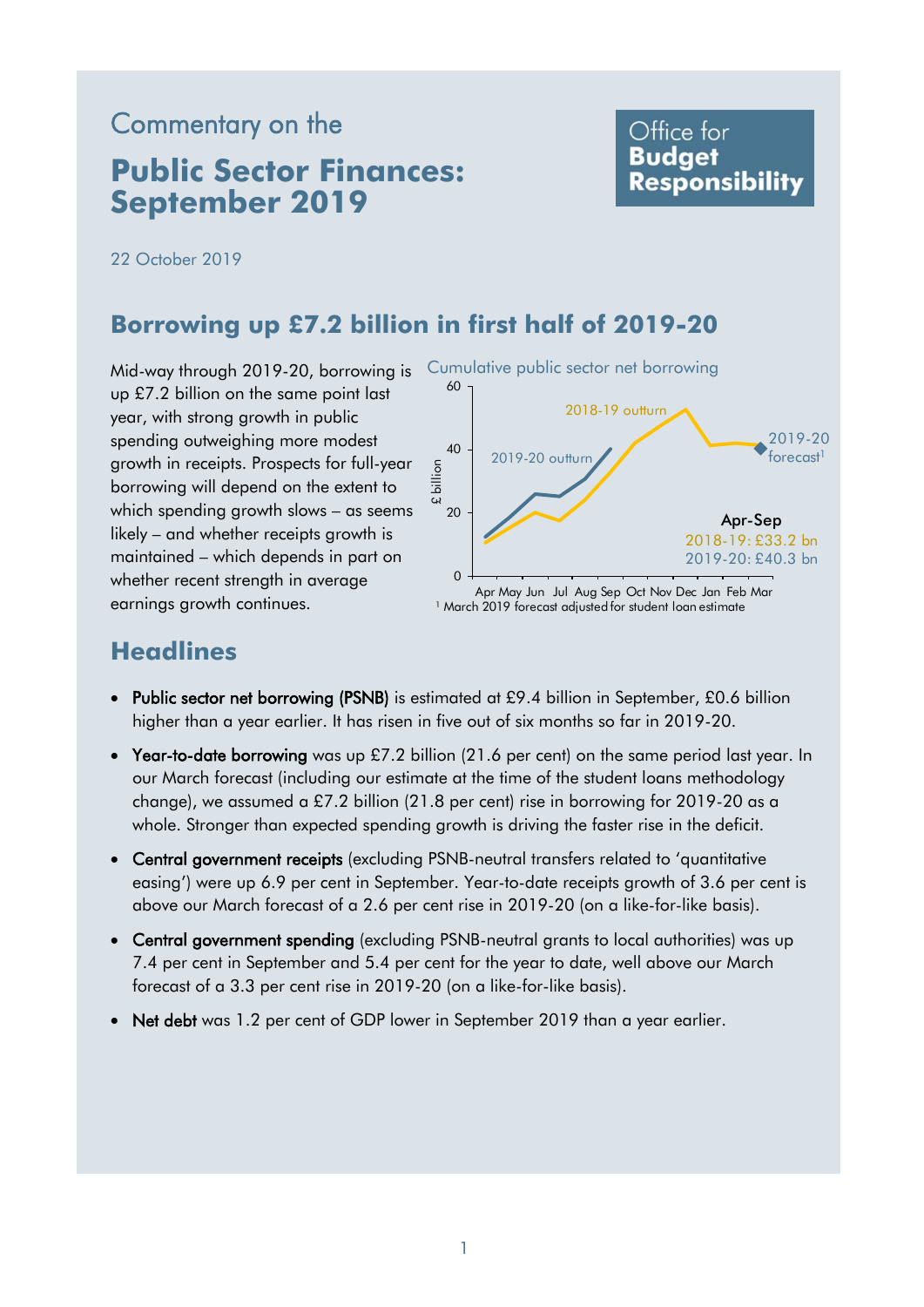# **Full commentary**

- 1. The Office for National Statistics and HM Treasury published their Statistical Bulletin on the September 2019 Public Sector Finances this morning, covering the first half of the 2019-20 fiscal year. 1 Each month the OBR provides a brief analysis of the data and a comparison with our most recent forecast, currently the March 2019 *Economic and fiscal outlook* (*EFO*).
- 2. Our next forecast will be published alongside the Chancellor's Budget on 6 November and it will largely be based on today's data, plus some administrative receipts data for October.
- 3. Substantial classification and other statistical changes incorporated into last month's release make like-for-like comparisons of our March forecast with the latest outturn difficult. Overall borrowing in 2018-19 was revised up by £17.8 billion. As with last month's commentary, we compare borrowing outturns on the new basis with a restated version of our March forecast using estimates of the student loans change presented in that *EFO*. These underestimated the upward revision to borrowing in 2018-19 by £1.9 billion, largely due to the treatment of student loan sales, which we could not anticipate at the time. Elsewhere we have concentrated on year-on-year changes, which should be less affected by the various statistical changes.

## Public sector net borrowing

- 4. Public sector net borrowing (PSNB) was £9.4 billion in September, £0.6 billion higher than last year but £0.3 billion lower than market expectations. The £4.4 billion (6.7 per cent) rise in central government (CG) spending exceeded the £4.0 billion (6.9 per cent) rise in CG receipts. Borrowing by local authorities was £0.2 billion higher than last year while borrowing by public corporations was £0.1 billion lower.
- 5. In the first half of 2019-20, the deficit is up £7.2 billion (21.6 per cent) on the first half of 2018-19. Our restated March forecast was for a £7.2 billion *full-year* rise in borrowing in 2019-20, so meeting that forecast would require borrowing to match last year's over the second half of the year. We expected borrowing to rise this year as a result of slower growth in receipts due to the Budget 2018 policies raising the income tax personal allowance and higher rate threshold, and temporarily raising the annual investment allowance to £1 million, and slower growth in the main tax bases in 2019. In addition, CG spending was expected to rise faster than in 2018-19, particularly DEL spending on public services thanks to additional resources for the NHS. But as described below the pace of CG spending growth in the first half of the year has outstripped the pick-up we assumed in our full-year forecast.
- 6. Chart 1.1 shows outturn PSNB on a 12-month rolling basis. Borrowing over the 12 months to September 2019 already exceeds our restated full-year forecast for 2019-20. It seems likely that the unwinding of various timing effects in the second half of the year will leave full-year borrowing lower than a simple extrapolation of the year-to-date rise – notably the backloaded profile of spending in 2018-19 that provides the base for year-on-year comparisons – but there is considerable uncertainty around such a judgement.

<sup>1</sup><https://www.ons.gov.uk/economy/governmentpublicsectorandtaxes/publicsectorfinance/bulletins/publicsectorfinances/september2019>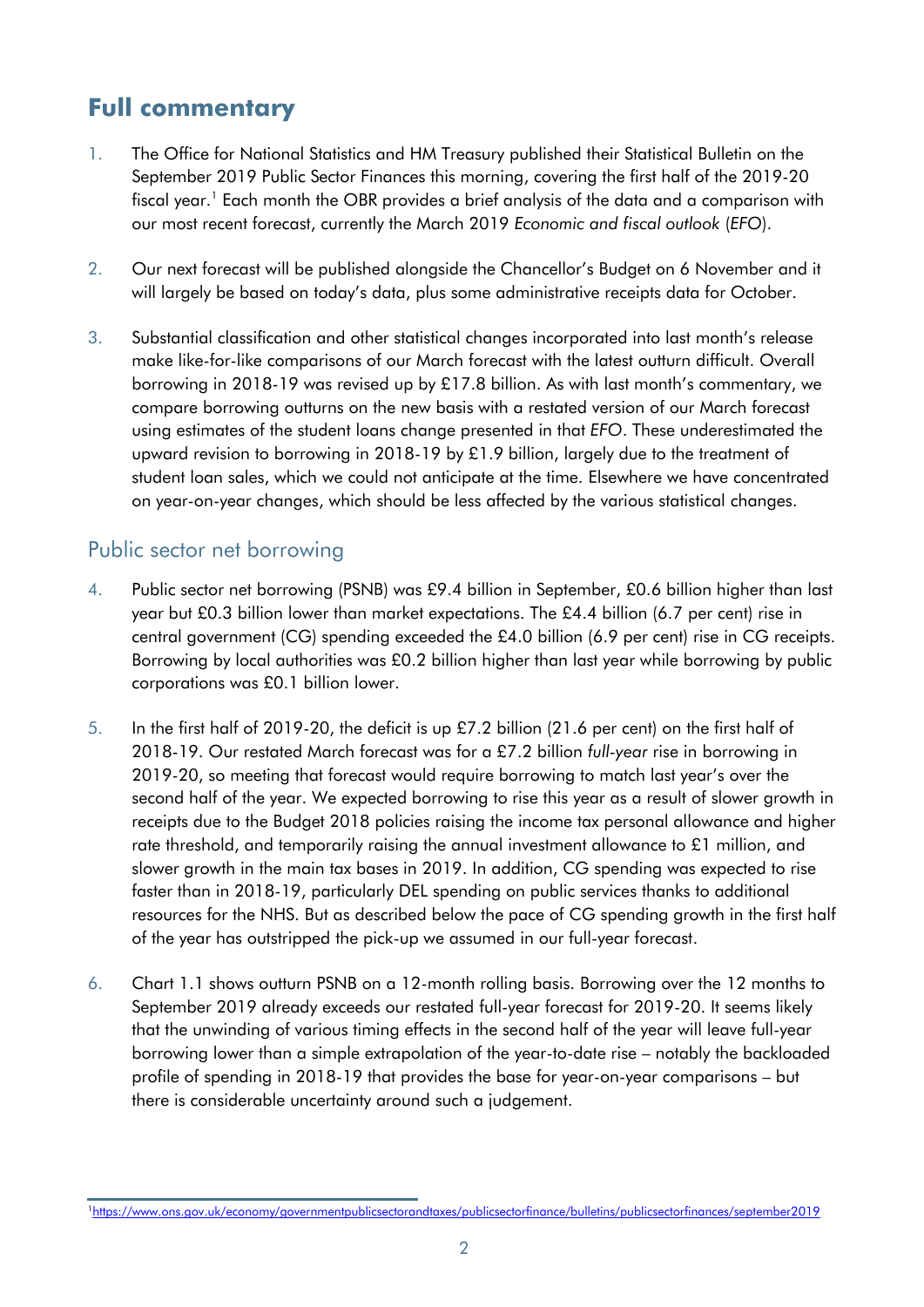

#### Chart 1.1: Public sector net borrowing: rolling 12-month total

### Central government receipts

- 7. Relative to last year, CG receipts (excluding APF transfers) were up 6.9 per cent in September and up 3.6 per cent in the first half of 2019-20, higher than our 2.6 per cent forecast for 2019-20 as a whole. Receipts growth in September mainly reflected rises in PAYE income tax and National Insurance contributions (NICs), VAT and interest and dividends (the latter being boosted by a £1.1 billion RBS special dividend payment on the Government's shareholding).
- 8. For the year to date, growth of 4.0 per cent in PAYE income tax and NICs receipts outpaces our full-year forecast for 2019-20 of 2.2 per cent. This is likely to reflect the strength of earnings growth in recent months. Overall year-to-date receipts growth has also benefited from the £1.8 billion of RBS special dividends received so far this year, which exceeds the £1.0 billion we forecast for the year as a whole.
- 9. In contrast to these positives, year-to-date growth in several smaller tax streams has been weaker than our full-year forecasts for them, with falls in fuel duty, tobacco duty, stamp duty land tax and inheritance tax. Stamp duty is down 5.0 per cent so far this year thanks to the slowing housing market. Inheritance tax is down 11.3 per cent, probably due to some payments having been brought forward to March to avoid the sharp rise in probate fees for high-value estates that was slated to take effect in April, but was subsequently delayed.
- 10. Chart 1.2 shows the rolling 12-month average growth in CG receipts. On this metric, growth is currently being boosted by January 2019 SA receipts. We would expect it to slow towards the year-to-date and forecast growth rates as 2019-20 progresses.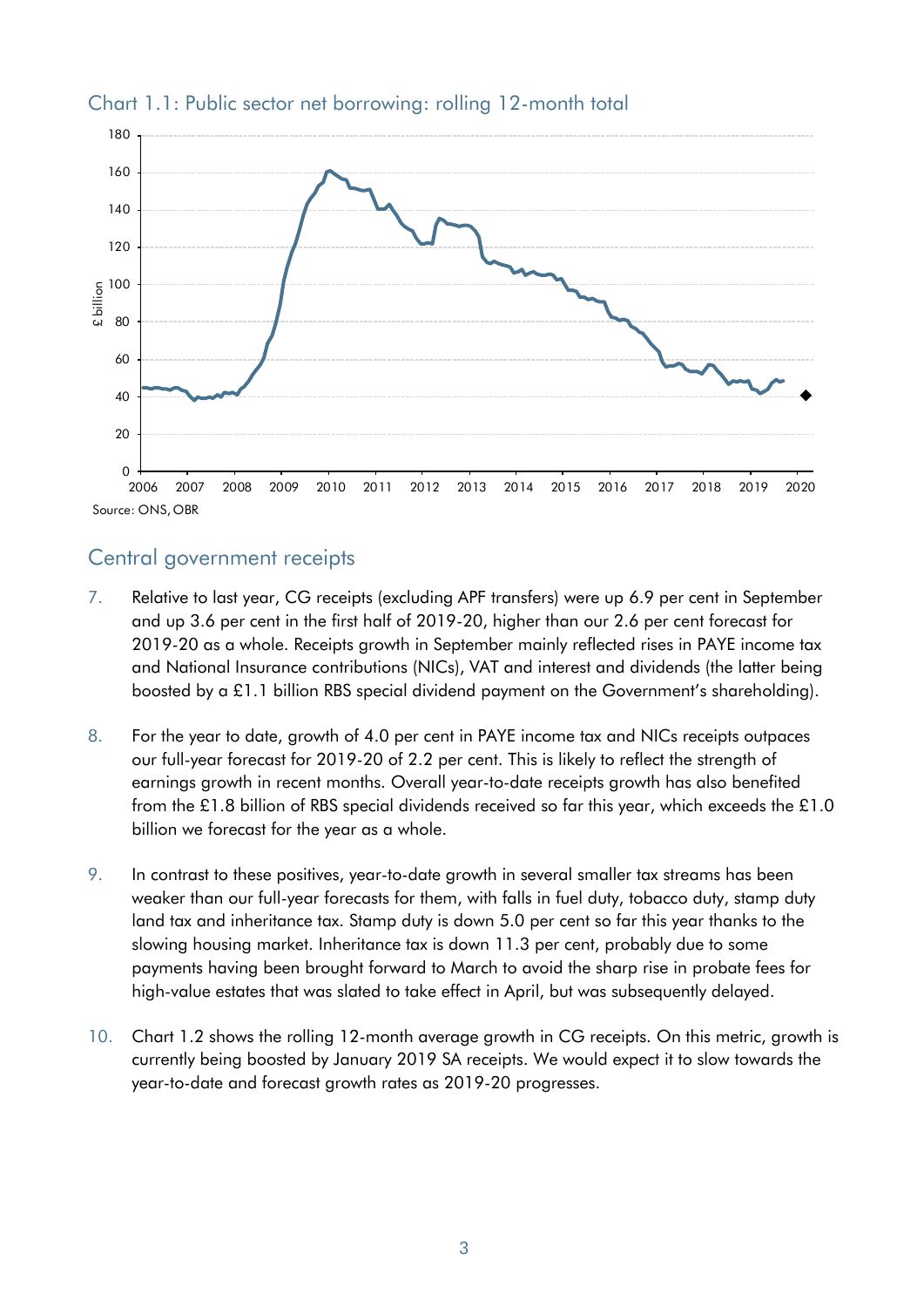

#### Chart 1.2: Growth in central government receipts: rolling 12-month average

We have adjusted these figures for differences between our forecasts and ONS outturns that stem from classification decisions the ONS has taken but not yet implemented. Full details are available in a supplementary table on our website. Source: ONS, OBR

## Central government spending

- 11. Relative to last year, total CG spending (excluding grants to local authorities) was up 7.4 per cent in September and up 5.4 per cent for the year to date, well above our March forecast for growth over 2019-20 as a whole. The £4.1 billion rise in CG spending on this basis in September was largely explained by a £2.8 billion rise in other CG current spending (mostly spending on public services). This was partly offset by a £0.5 billion drop in debt interest.
- 12. Other CG current expenditure has risen faster than overall CG spending throughout the first half of 2019-10 and is up 8.1 per cent on last year. Several factors contribute to this strength, including the more generous NHS settlement and the large rise in employer contribution rates for public service pension schemes (raising staff costs). It also appears that spending in 2018- 19 was somewhat more backloaded than usual, which means that spending in the first half of 2019-20 is being compared with a somewhat subdued first half of 2018-19. For full-year spending in this category to match our March forecast of 5.3 per cent, year-on-year growth would need to fall back to under 3.0 per cent in the second half of 2019-20 (absent data revisions to 2018-19 or the first half of 2019-20). Given how rare it is for departments to overspend the limits set for them by the Treasury and voted by Parliament, slower growth in the second half of the year seems likely, though the extent of any slowing is clearly very uncertain.
- 13. Chart 1.3 shows CG spending growth on a 12-month rolling basis. If the momentum in spending growth shown on this metric and in the year-to-date position were to persist, full-year spending would exceed our forecast by a significant margin. But some slowing seems likely.